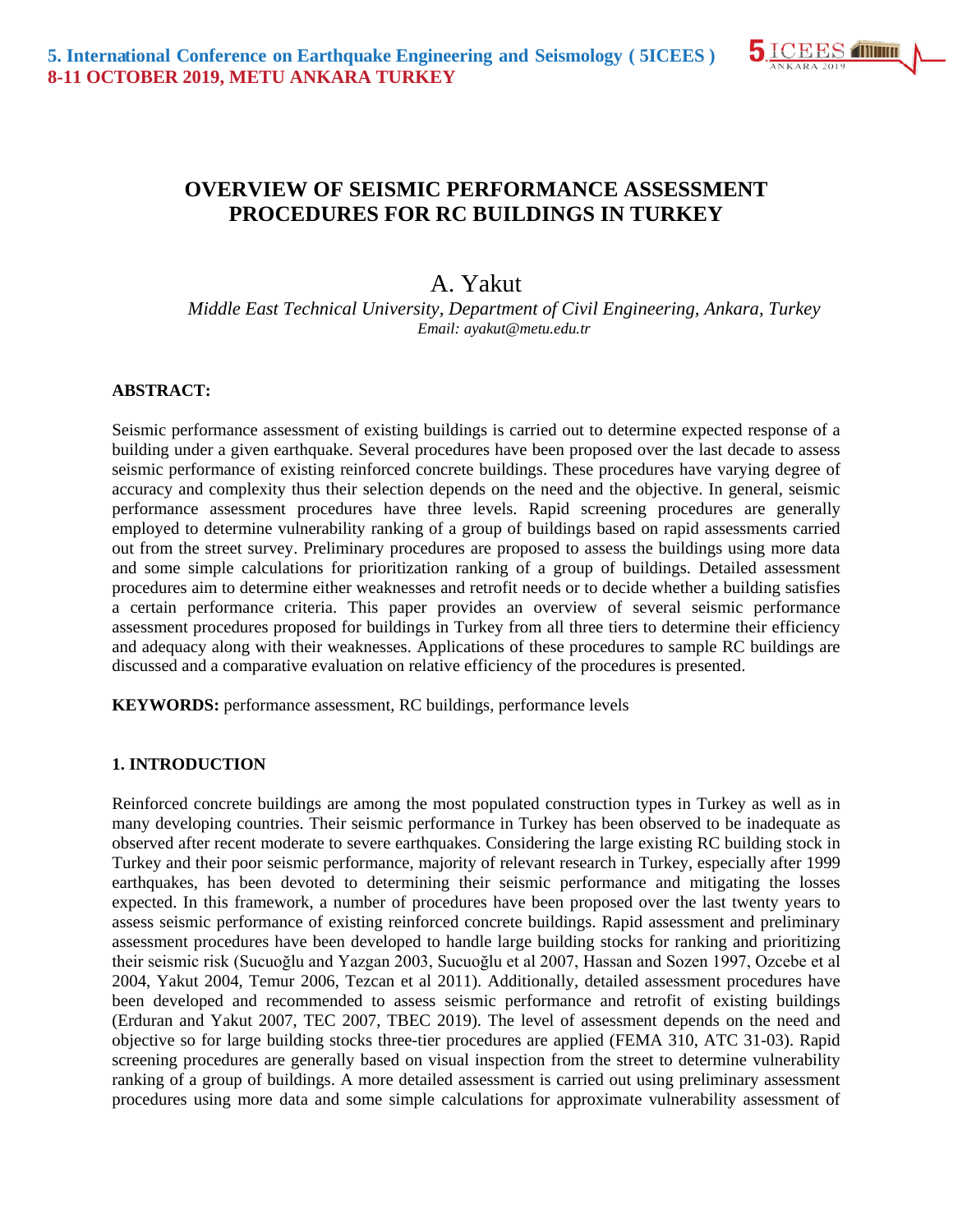individual buildings. Detailed assessment procedures aim to determine weaknesses and retrofit needs for existing buildings. The objective and effort to be given plays an important role in the selection of the most appropriate procedure. Table 1 provides a summary of all three levels of performance evaluation process along with the objective, applicability and content of data needed.

| Table 1.<br>Seismic vulnerability assessment procedures                     |                                     |                                                    |                               |                                               |                                                           |  |  |
|-----------------------------------------------------------------------------|-------------------------------------|----------------------------------------------------|-------------------------------|-----------------------------------------------|-----------------------------------------------------------|--|--|
| Level<br>of<br><b>Rapid Visual</b><br><b>Screening</b><br><i>Assessment</i> |                                     |                                                    | <b>Preliminary Evaluation</b> | <b>Detailed</b><br><b>Assessment</b>          |                                                           |  |  |
| Purpose                                                                     | Ranking/Prioritization              |                                                    |                               | Prioritization/Performance                    | Performance/<br>Rehabilitation                            |  |  |
| Data                                                                        | Street survey/<br>Visual attributes |                                                    |                               | Street survey $+$ simple<br>building survey   | Detailed<br>building<br>survey/drawings<br>/ sample tests |  |  |
| Method                                                                      | Theoretical                         | Statistical<br>analyses of<br>observed<br>behavior |                               | Hybrid                                        | Linear or<br>Nonlinear<br>analysis                        |  |  |
| Application                                                                 | <b>Building Stock</b>               |                                                    |                               | Group of buildings<br>or individual buildings | Individual<br>buildings                                   |  |  |

Several studies have been carried out to assess efficiency and adequacy of these procedures in determining seismic performance of existing RC buildings (Gulay et al 2008, Gunes et al 2006, Kalem 2010). In order to compare the results and investigate the variability among these procedures, typical building sets and sample buildings have been employed and assessed by the most common approximate and detailed procedures. The results are then combined with the results presented in the literature to evaluate and discuss efficiency and adequacy of the procedures.

#### **2. RAPID AND PRELIMINARY ASSESSMENT PROCEDURES**

The simplest, fastest and the most practical seismic assessment procedures, first level assessment, are generally based on determination of visual attributes of buildings that can be identified from a quick street survey. The data including irregularities, age, apparent quality, location and site are typically collected through a data collection form. Each attribute in the form is assigned a score that is then used to determine a performance score for the building. One of the most commonly known example of such procedures is ATC 21/FEMA 154 procedure that has been proposed for the buildings in USA.

A rapid assessment procedure that is applicable to low- to mid-rise RC buildings has been developed (Sucuoğlu and Yazgan 2003, Sucuoğlu et al 2007) for Turkish building stock based on statistical analysis of damage database compiled in Düzce after 1999 earthquakes (www.seru.metu.edu.tr). Similar to FEMA154, a street survey is carried out to determine several parameters related to the architectural and structural attributes of the buildings. The number of stories, soft story, short column, heavy overhangs, apparent quality, pounding and topographic effects are the parameters selected to reflect the seismic vulnerability. The seismic vulnerability of the building is reflected by a vulnerability score calculated based on the presence of the selected parameters. Location and number of stories are used to assign a basic score from which negative scores assigned to each attribute are deducted to compute the vulnerability score.

A significant effort has been put on preliminary assessment procedures for RC buildings in Turkey over the years (Hassan and Sozen 1997, Ozcebe et al 2004, Yakut 2004, Temur 2006, Tezcan et al 2011).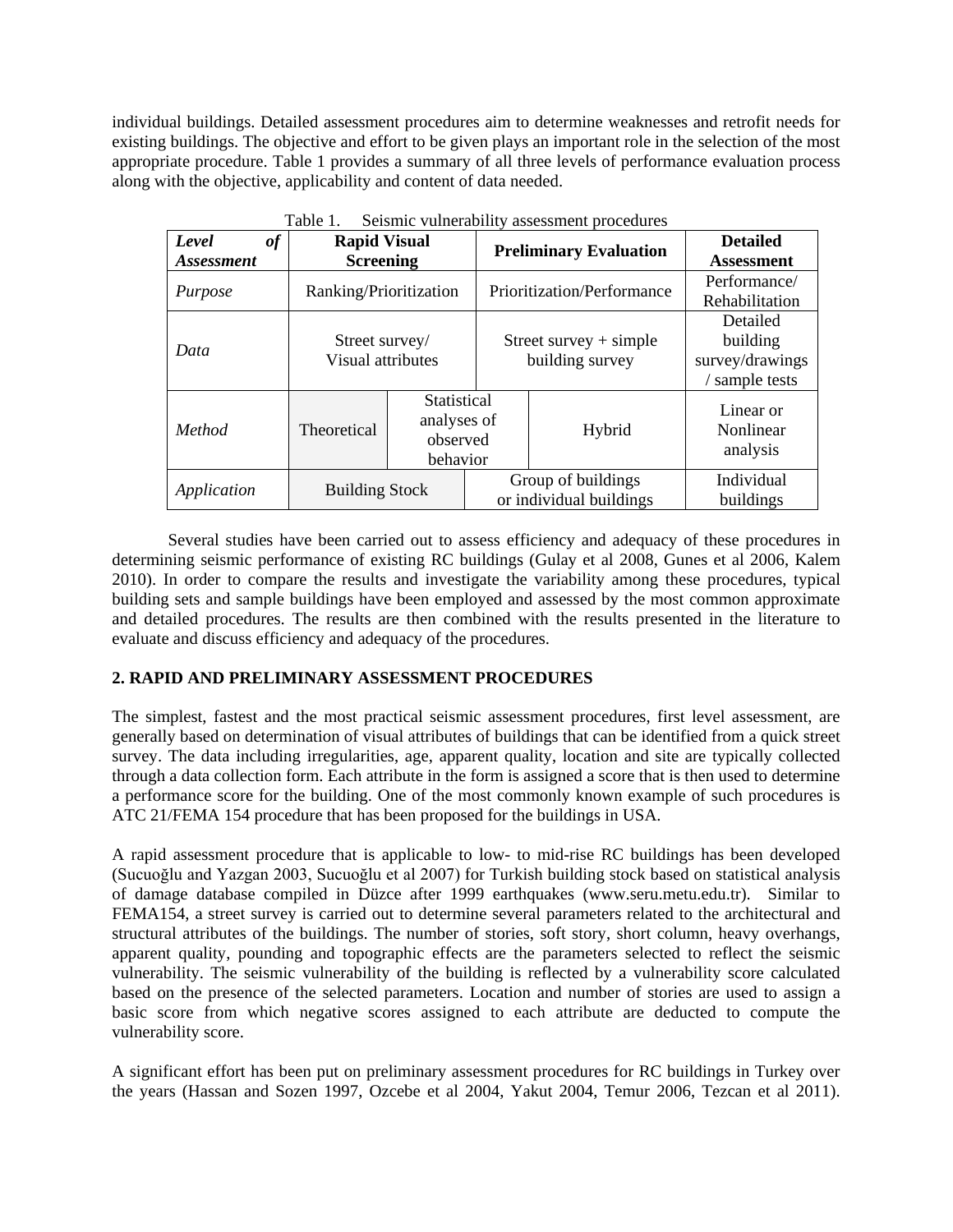Almost all of these procedures use cross sectional areas of the columns, structural walls and infill walls generally at the ground floor. Hassan and Sozen (1997), Ozcebe et al. (2004) and P25 method (2011) use ratios of the cross sectional areas to the ground floor area as a parameter. Yakut (2004) and Temur (2006) use the cross sectional areas to predict base shear capacity of the building. Additionally, except Hassan and Sozen (1997) all other procedures account for the influence of architectural features on vulnerability. The material properties are directly used in Yakut (2004), P25 and DURTES (Temur 2006) procedures. All procedures result in a quantitative score that is used to assess the building vulnerability. The procedure recommended by Ozcebe et al. (2004) is based on statistical analysis of Düzce damage database whereas other procedures are based on either theoretical approximations and/or experience from past earthquakes. All of these procedures employed some past earthquake data for verification of the method. Despite similarities in parameters used in these procedures, the relative influence of each parameter in the resulting vulnerability is quite different in each procedure. Beside that the target performance level is also different in these procedures. Yakut (2004) classifies the buildings as Safe or Unsafe, Ozcebe et al. (2004), similar to Hassan and Sozen (1997) adds an intermediate level to that whereas P25 procedure aims to identify the buildings that are expected to collapse. DURTES, on the other hand, classifies the buildings into five different risk levels.

#### **3. DETAILED ASSESSMENT PROCEDURES**

Detailed performance assessment procedures rely on the concept of performance based design and thus use performance based criteria. The general steps included in detailed assessment procedures are summarized in Figure 1. The assessment starts with data collection, determination of site properties and seismic hazard after making decision on the performance objective. Based on data collected from the survey, the model of the building is obtained and the analysis is carried out to determine member internal forces and deformations using an appropriate procedure. The member forces and/or deformations are compared with acceptance criteria (force/deformation limits) to make decision regarding the expected performance of the building. The most common detailed assessment procedures are the ones provided in seismic assessment codes (EC8, ASCE41, TEC2007, TBEC2019).



Figure 1. Detailed Performance Assessment Procedures

#### **3.1. Turkish Earthquake Code Procedures**

The first code that includes a methodology for detailed assessment of RC buildings in Turkey was released in 2007 ( TEC 2007). In this code, two detailed assessment procedures namely linear and nonlinear are recommended. The procedures in 2007 code are mostly based on FEMA 356 approach incorporating different deformation parameters for assessment. Besides this, TEC 2007 has a global assessment for the whole building based on ratio of story shear forces carried by vertical members and percent of beams not satisfying the given performance criteria as compared to the member level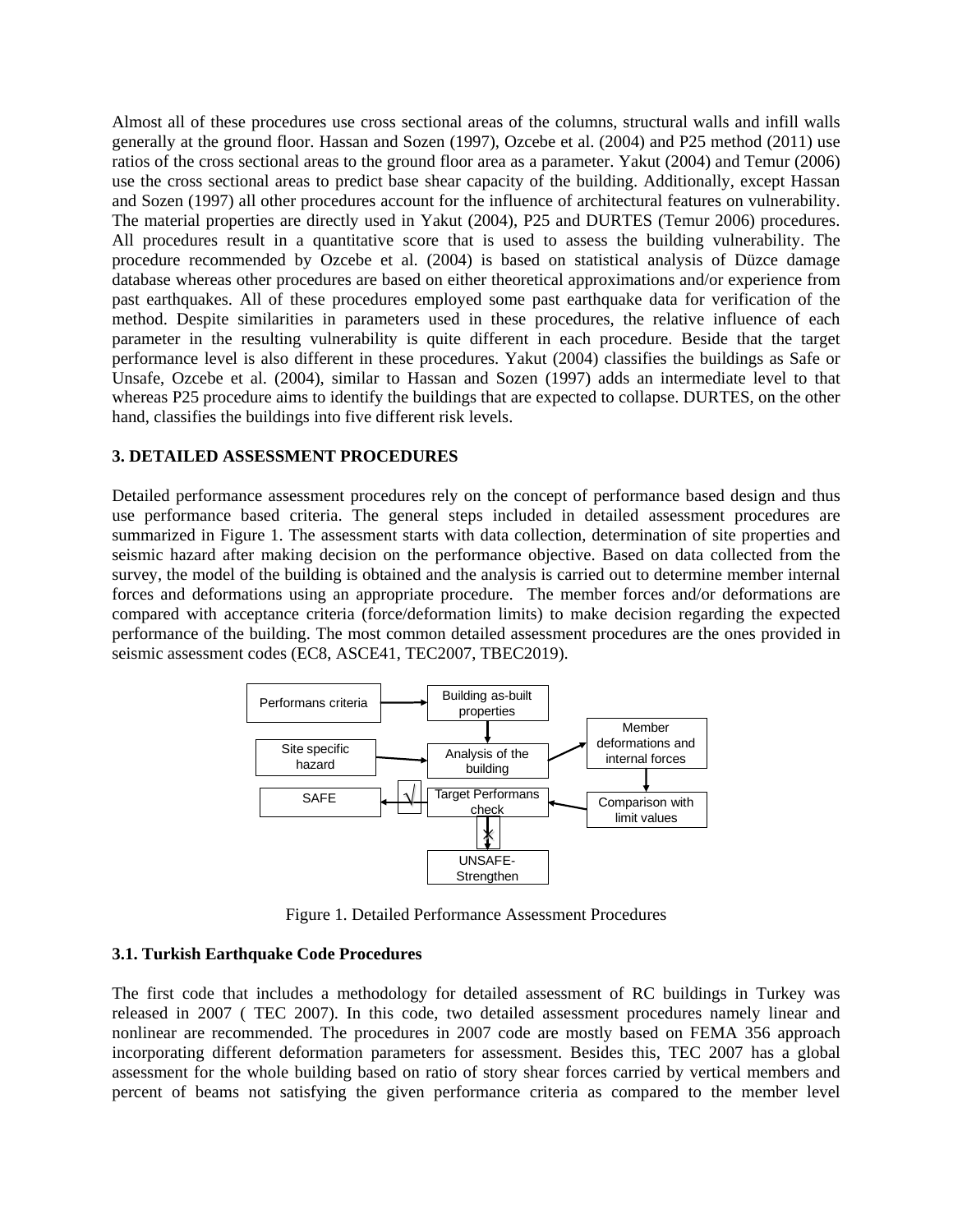assessment procedures in ASCE 41 (2006, 2014, 2017) and EC8-3 (2005).

In the linear assessment internal forces and drifts under earthquake loads are computed from a linear analysis. Similar to ASCE 41, the internal forces for ductile members are compared with the corresponding capacities to determine member demand capacity ratios, which are then compared with the corresponding performance based limit state values. Brittle members are required to be strengthened.

The nonlinear assessment procedure requires performing pushover or nonlinear time history analyses to compute strains in concrete and steel at the critical sections of the member ends. These strains are compared with the performance based limit values.

In parallel to revisions in ASCE41 (ASCE41-13, ASCE 41-17), Turkish earthquake code has also been revised in 2019 (TBEC 2019). The seismic assessment and retrofit of existing buildings are performed based on chapter 15 of the code where linear and nonlinear assessments are given. The major change is the use of strain and plastic rotation as the deformation parameter for member assessment in the nonlinear procedures where only simple relations for strain limits were given in the previous code. The performance based deformation limits in the new Turkish code are given in Equations 1 to 6.

$$
\varepsilon_c^{\rm (SH)} = 0.0025 \qquad ; \qquad \varepsilon_s^{\rm (SH)} = 0.0075 \tag{1}
$$

$$
\varepsilon_c^{\rm (KH)} = 0.75 \, \varepsilon_c^{\rm (G^{\bullet})} \qquad ; \qquad \varepsilon_s^{\rm (KH)} = 0.75 \, \varepsilon_s^{\rm (G^{\bullet})} \tag{2}
$$

$$
\varepsilon_{c}^{(G\bullet)} = 0.0035 + 0.04\sqrt{\omega_{we}} \le 0.018 \qquad \qquad \varepsilon_{s}^{(G\bullet)} = 0.4\varepsilon_{su} \tag{3}
$$

$$
\theta_{\rm p}^{\rm (SH)} = 0 \tag{4}
$$

$$
\Theta_{\mathbf{p}}^{\text{(KH)}} = 0.75 \,\Theta_{\mathbf{p}}^{\text{(GO)}} \tag{5}
$$

$$
\theta_{p}^{(GO)} = \frac{2}{3} \left[ (\phi_{u} - \phi_{y}) L_{p} \left( 1 - 0.5 \frac{L_{p}}{L_{s}} \right) + 4.5 \phi_{u} d_{b} \right]
$$
(6)

where,  $\phi_y$  is yield curvature, Lp is plastic hinge length and Ls is shear span. The near collapse total curvature,  $\phi_u$ , is calculated through section analysis using the strain limits given in Eq. 3 and considering the axial load at the section.

#### **3.2. Principles for Identifying Buildings with High Risk Buildings**

Although, the existing seismic code was updated in 2007 to include a part on the assessment and rehabilitation of existing buildings, most of the vulnerable residential buildings received no attention and they are at high seismic risk. A new campaign was started with a new urban renewal law passed on May 16, 2012 (MEU 2012) to mainly address the vulnerable residential building stock. According to the law a building is classified as high risk or critical if the building is expected to experience collapse or heavy damage under the design earthquake level. The number of buildings in Turkey to be examined under this law in the next 10 years was estimated to be in the order of several millions. The time and budget required for the assessment of these buildings using existing code procedures is overwhelming. Thus, The Ministry of Environment and Urbanization set up a committee in 2013 to draft a relatively fast and acceptable procedure for assessment of residential buildings named as Principles for Identification of High Risk Buildings (PIHRB 2013). This code was then revised in 2019 (PIHRB 2019).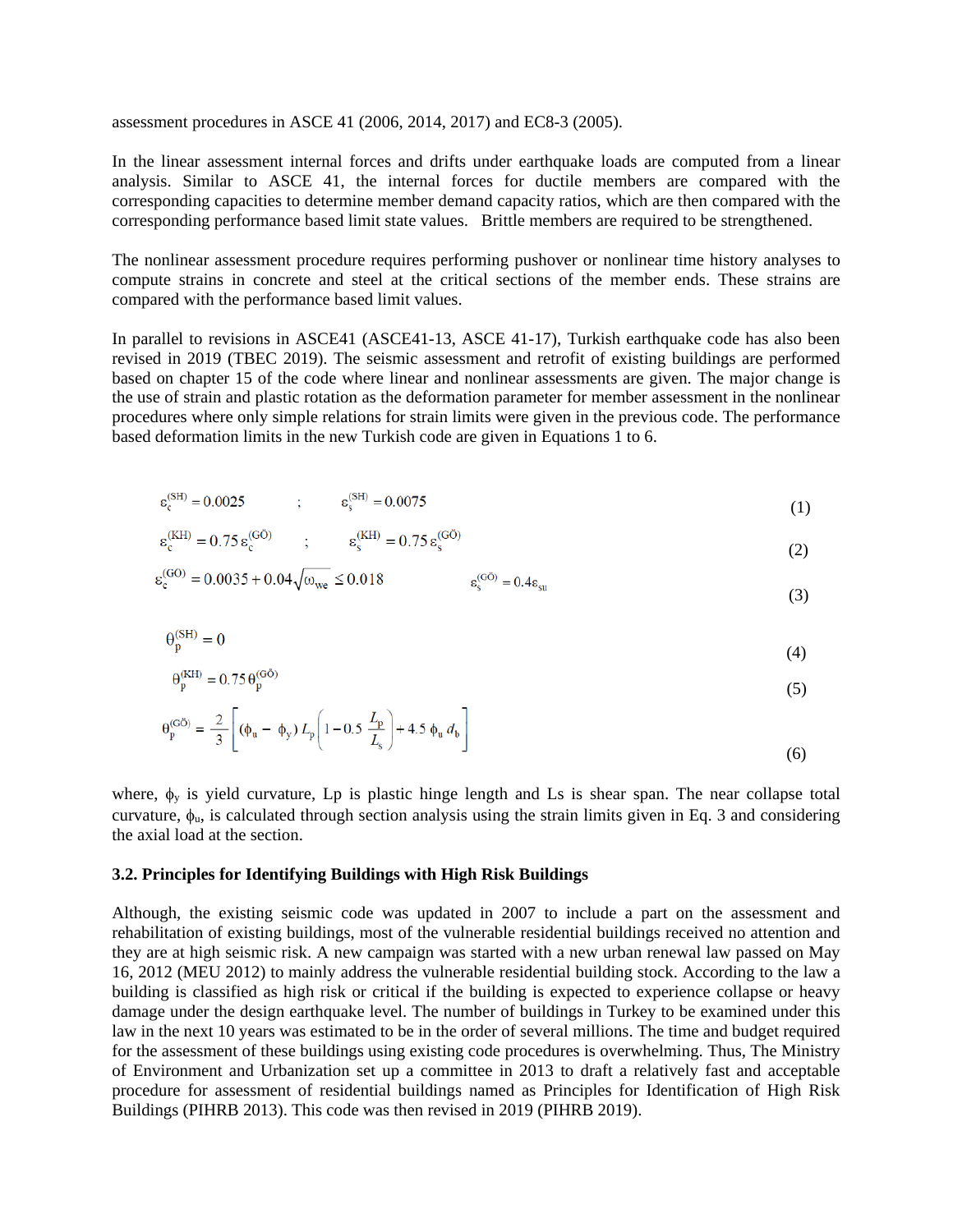The main steps involved and risk assessment in PIHRB are displayed in Figure 2. Three assessment procedures are given for three height classifications of RC buildings. The most popular building category is low rise buildings comprising buildings up to 10 stories or 30m height where a linear mod superposition procedure is applied. The details of the procedure for low rise RC buildings are elaborated here. The response spectrum is obtained for the building site from the seismic hazard map using an interactive web application (tdth.afad.gov.tr). The data collected through a relatively less complicated and practical field survey is used to generate a three dimensional model of the building. The building model is analyzed to obtain internal forces and inter-story drift ratios at member ends that are compared with the corresponding capacities and limits for columns and shear walls only. The members not satisfying the limits are classified as high risk (or not conforming). The column and wall demand capacity ratio limits (DCR<sub>limit</sub>) and Inter-story drift ratio limits (ISDR<sub>limit</sub>) have been determined employing existing experimental databases and analytical simulations. The proposed limits have also been compared with existing code limits as shown in Figures 3 and 4. For building level assessment, each floor is assessed based on the story shear force ratio calculated as the shear force carried by high risk members divided by the total story shear. The story shear force ratio is compared with the corresponding limit which is determined based on the average vertical stress in vertical member. When the average axial stress resulting from gravity loads in the considered floor exceeds 0.65, none of the members are allowed to exceed their performance limit to classify the building as High Risk. When the average axial load ratio is less than or equal to 0.1, columns/walls that carry up to 35 percent of the story shear are allowed to exceed their performance limits in order to classify the building as High Risk.



Figure 2. Risk Assessment Procedure in PIHRB



Figure 3. Comparisons of DCR and Interstory Drift Ratio Limits for Class A Columns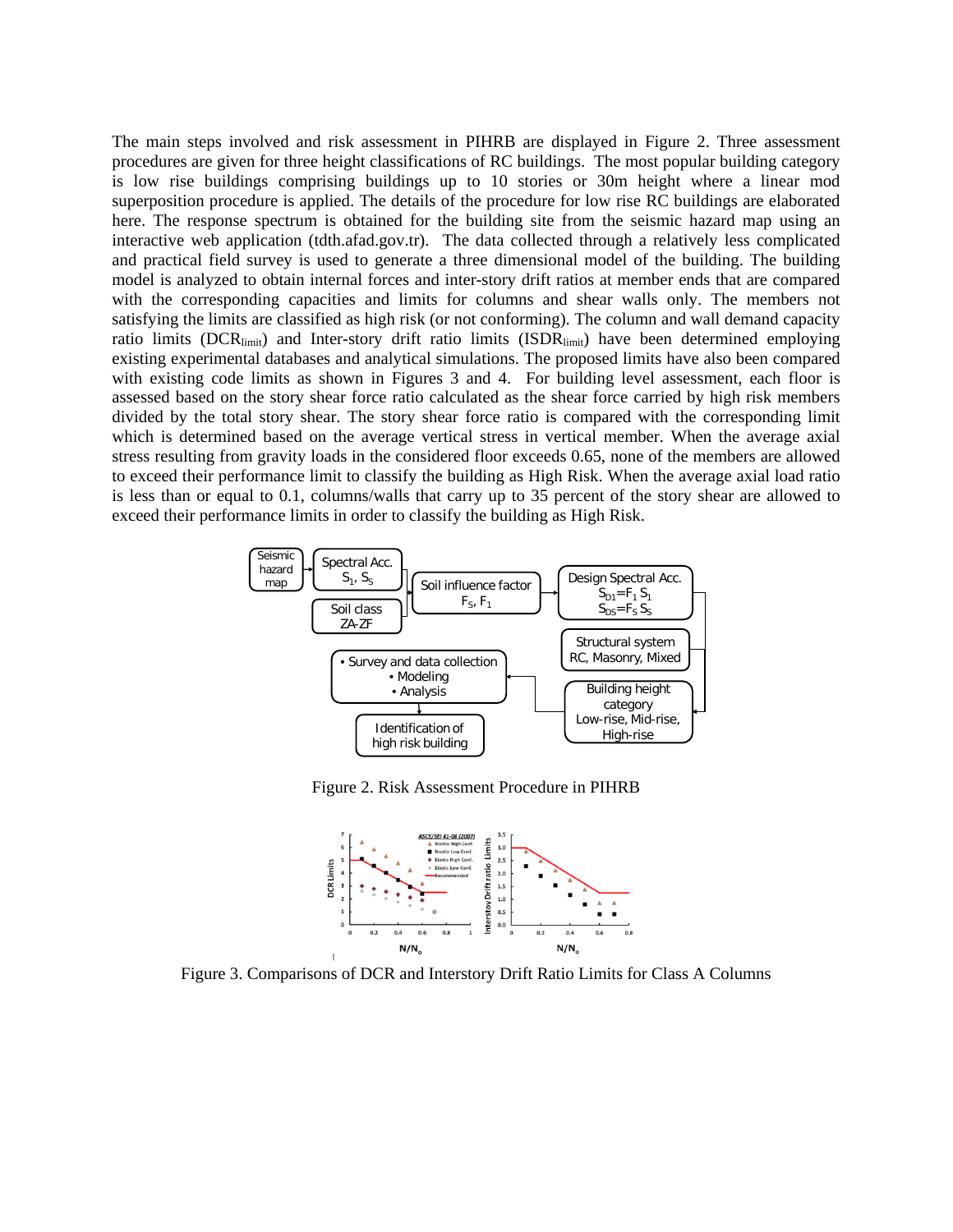

Figure 4. Comparisons of DCR and Interstory Drift Ratio Limits for Class A Walls

## **4. APPLICATION OF ASSESSMENT PROCEDURES TO SAMPLE BUILDINGS IN TURKEY**

#### **4.1. Assessment of An Existing Building Database**

The database consists of 131 reinforced concrete buildings that were evaluated by detailed assessment procedures and decisions were made regarding the type of action that needs to be taken to improve the performance of the vulnerable buildings (Gunes 2006). The detailed assessment results reveal that thirty six of these buildings were found to have enough capacity according to Turkish Seismic Code (TEC 2007) and were classified as "Adequate". Eighty eight buildings were determined to be in need of rehabilitation and classified as "To be strengthened". The remaining seven buildings were classified as "To be demolished" since they were found to be seismically deficient. The properties related to structural and architectural features of the building stock were also investigated considering, plan irregularity, apparent quality, soft story and/or short column. Most of the buildings had 2 to 6 stories.

The rapid visual screen procedure and some of the preliminary assessment procedures presented in Table 2 were applied to the database. These results reveal that there are significant differences between the final outcomes of the procedures. ATC 21 and, Sucuoglu and Yazgan (2003) give inconsistent results; Sucuoğlu and Yazgan (2003) tends to classify buildings as safe whereas ATC21 predicts otherwise. Yakut (2004) and Hassan and Sozen (1997) procedures that are primarily based on the sizes of the lateral load resisting members yield consistent results. This is also evidenced in the high correlation of vulnerability scores computed with these procedures versus the member area density ratios per total floor area as depicted in Fig. 5. Ozcebe et al.'s procedure that relies on the parameters representing the stiffness, strength and the architectural features and is based on statistical analysis yields unexpectedly poor predictions. This is in part due to sensitivity of this method more to other features than member sizes (Fig. 5).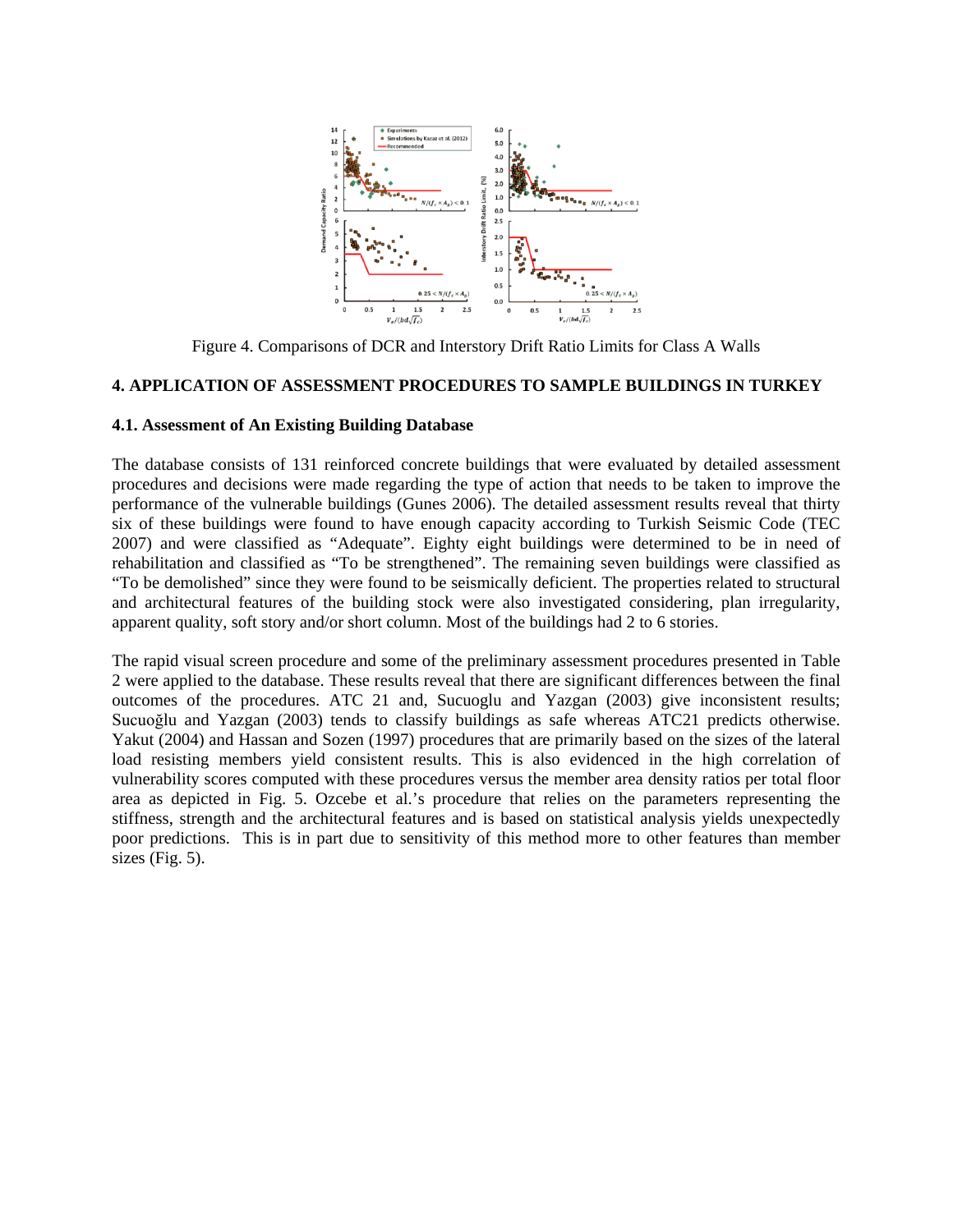|                    |              | Percentage of buildings assessed |                                    |                          |                                   |                              |
|--------------------|--------------|----------------------------------|------------------------------------|--------------------------|-----------------------------------|------------------------------|
|                    |              | Yakut<br>2004                    | <b>Hassan</b><br>and Sozen<br>1997 | Ozcebe<br>et al.<br>2004 | Sucuoglu<br>and<br>Yazgan<br>2003 | <b>ATC 21</b>                |
| Adequate           | Unsafe       | 17                               | 14                                 | 22                       | $\Omega$                          | 81                           |
| (36 buildings)     | Intermediate |                                  |                                    | 14                       | $\overline{\phantom{0}}$          | $\qquad \qquad \blacksquare$ |
|                    | Safe         | 83                               | 86                                 | 64                       | 100                               | 19                           |
| Needing            | Unsafe       | 74                               | 67                                 | 48                       | 7                                 | 93                           |
| strengthening (88) | Intermediate |                                  |                                    | 27                       |                                   | $\overline{\phantom{a}}$     |
| Buildings)         | Safe         | 26                               | 33                                 | 25                       | 93                                | $\mathcal{I}$                |
| Demolished         | Unsafe       | 71                               | 43                                 | 57                       | 29                                | 100                          |
| (7 Buildings)      | Intermediate | $\overline{\phantom{a}}$         | $\qquad \qquad \blacksquare$       | $\Omega$                 | -                                 | -                            |
|                    | Safe         | 29                               | 57                                 | 43                       | 71                                | $\Omega$                     |

Table 2. Results of assessments for existing building database



Figure 5. Correlation with member area and density ratio.

#### **4.2. Damaged Building Database**

Four buildings damaged to varying levels after recent earthquakes were employed for comparison purposes. The buildings were assessed using detailed assessment procedures and preliminary seismic assessment procedures. Typical properties of these buildings are presented in Table 3. Assessment results are summarized in Table 4. In general, detailed procedures except the TEC 2007 Linear capture the observed behavior better than other procedures. ASCE 41 procedure and TEC 2007 Nonlinear procedures give similar results. Although, results obtained from preliminary assessment procedures are similar, they are not adequately representing the observed behavior which is similar for TEC 2007 Linear procedure.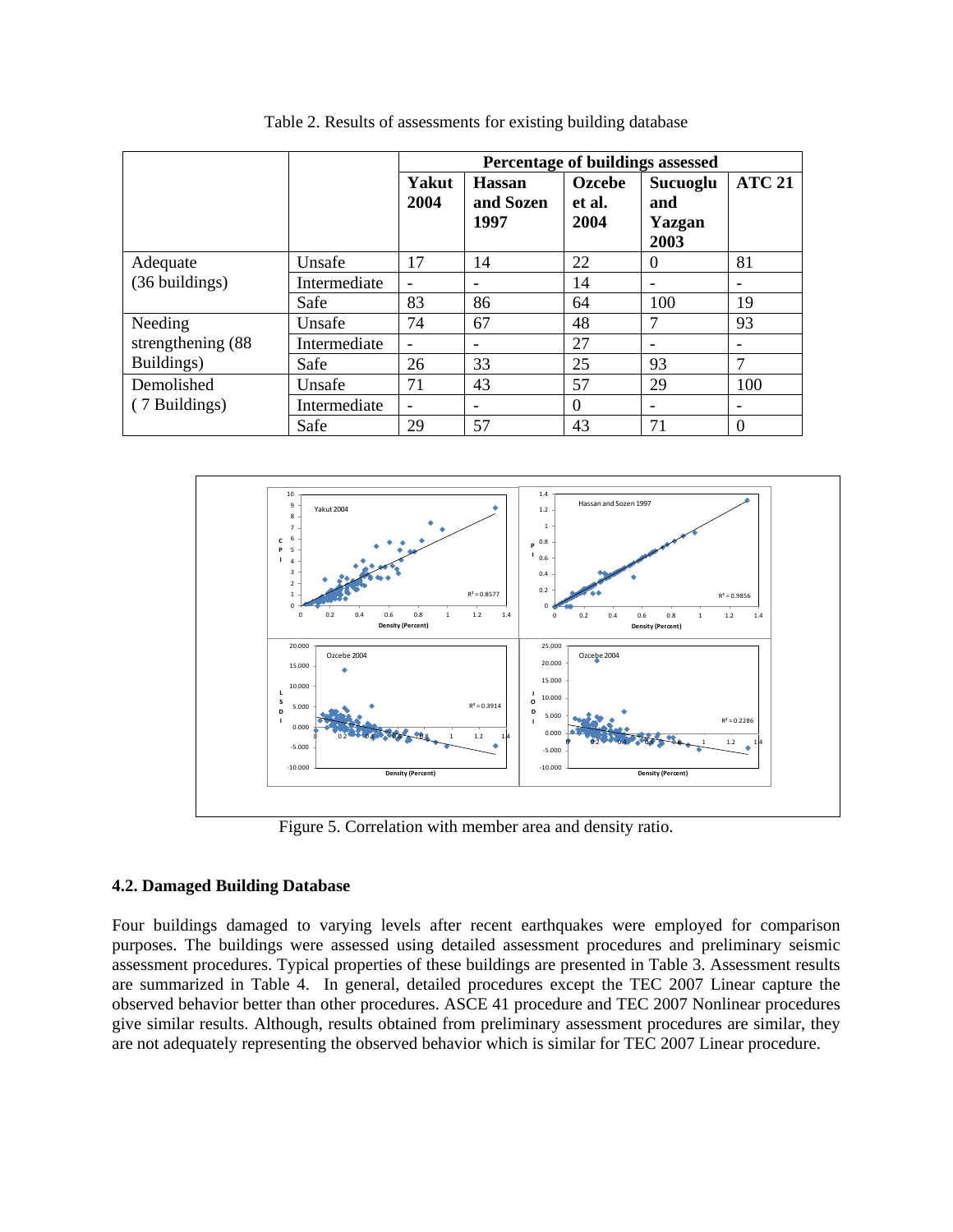| <b>Building</b><br>ID | Number of<br>stories | Concrete<br>strength<br>(MPa) | Plan<br>area<br>(m2) | EQ.<br><b>Experienced</b> | Global<br><b>Damage</b> |
|-----------------------|----------------------|-------------------------------|----------------------|---------------------------|-------------------------|
| BLD1                  |                      | 14                            | 234                  | Ceyhan 1998               | Light                   |
| BLD <sub>2</sub>      |                      | 12                            | 274                  | <b>Dinar 1995</b>         | Moderate                |
| BLD3                  |                      | 20                            | 253                  | Düzce 1999                | Heavy                   |
| BLD4                  |                      | 14                            | 124                  | Bingöl 2003               | Light                   |

Table 3. Properties of buildings damaged after earthquakes

| <b>Build. ID</b> | <b>Observed</b> | <b>TEC</b><br>2007<br><b>Linear</b> | <b>TEC</b><br>2007<br><b>NLinear</b> | <b>ASCE</b><br>41      | EC <sub>8</sub> | Yakut<br>2004 | <b>Hassa</b><br>n 1997 | P <sub>25</sub><br>(Tezca<br>n et al.<br>2011) |
|------------------|-----------------|-------------------------------------|--------------------------------------|------------------------|-----------------|---------------|------------------------|------------------------------------------------|
| BLD1             | Light           | CР                                  | Ю                                    | Ю                      | LS              | <b>US</b>     | <b>US</b>              | <b>US</b>                                      |
| BLD <sub>2</sub> | Moderate        | LS                                  | $\overline{\text{CP}}$               | LS                     | LS              | US            | <b>US</b>              | <b>US</b>                                      |
| BLD3             | Heavy           | CР                                  | $\overline{\text{CP}}$               | $\overline{\text{CP}}$ | LS              | S             | S                      | S                                              |
| BLD4             | Light           | CР                                  | Ю                                    | Ю                      | Ю               | $US^*$        | $US^*$                 | $US^*$                                         |

Table 4. Assessment of buildings damaged after earthquakes

US: Unsafe, S: Safe, \*: Very close to limit of S

## **5. EVALUATION OF ASSESSMENT PROCEDURES**

#### **5.1. RVS and Preliminary Assessment**

Seismic performance assessment procedures have limitations, assumptions and scope that, along with the content of data in hand, determines their applicability, adequacy, efficiency and reliability. It is critical to know that rapid screening procedures provide only a ranking to be used for further evaluations. For a large building stocks, carrying detailed assessment is not too reasonable due to time and economical constraints. In such cases, preliminary assessment procedures are preferred due to their practicality. However, in such cases, approximations, limitations and assumptions of the methods should be taken into account when using results of these procedures. It is also important to know what parameters are used and how the procedure was validated in order to evaluate its reliability. For example, Ozcebe et al.'s procedure was developed based on statistical analysis of field data and relies on structural as well as architectural features of the buildings. It was pointed out earlier that, when applied to the database of existing buildings, the correlation of this method with structural member areas was found to be relatively poor compared to other procedures. So one should expect inconsistent results as compared to the detailed assessment procedures that rely on analyses of building models. The other procedures which rely mostly on member cross sections provide consistent results. However, influence of other parameters may especially be very critical for buildings that have weak structural systems. For example, in Yakut (2004) procedure the building is expected to perform satisfactorily if member sizes and concrete strength are adequate thus presence of other features such as irregularities would not let the building alone to be classified as unsafe. Unlike this, P25 procedure can classify the building as having potential to collapse due to adverse effect of only one or a few parameters considered: such as pounding score alone lets the building be classified unsafe although the building might have significantly dense shear walls. Additionally, the combined effect of some of irregularity features such as torsion, vertical discontinuity, mass distribution and corrosion may reduce P1 score by 70 percent. One should also be careful when using Hassan and Sozen (1997) method which merely relies on member cross sectional areas ignoring earthquake level, irregularities and material properties.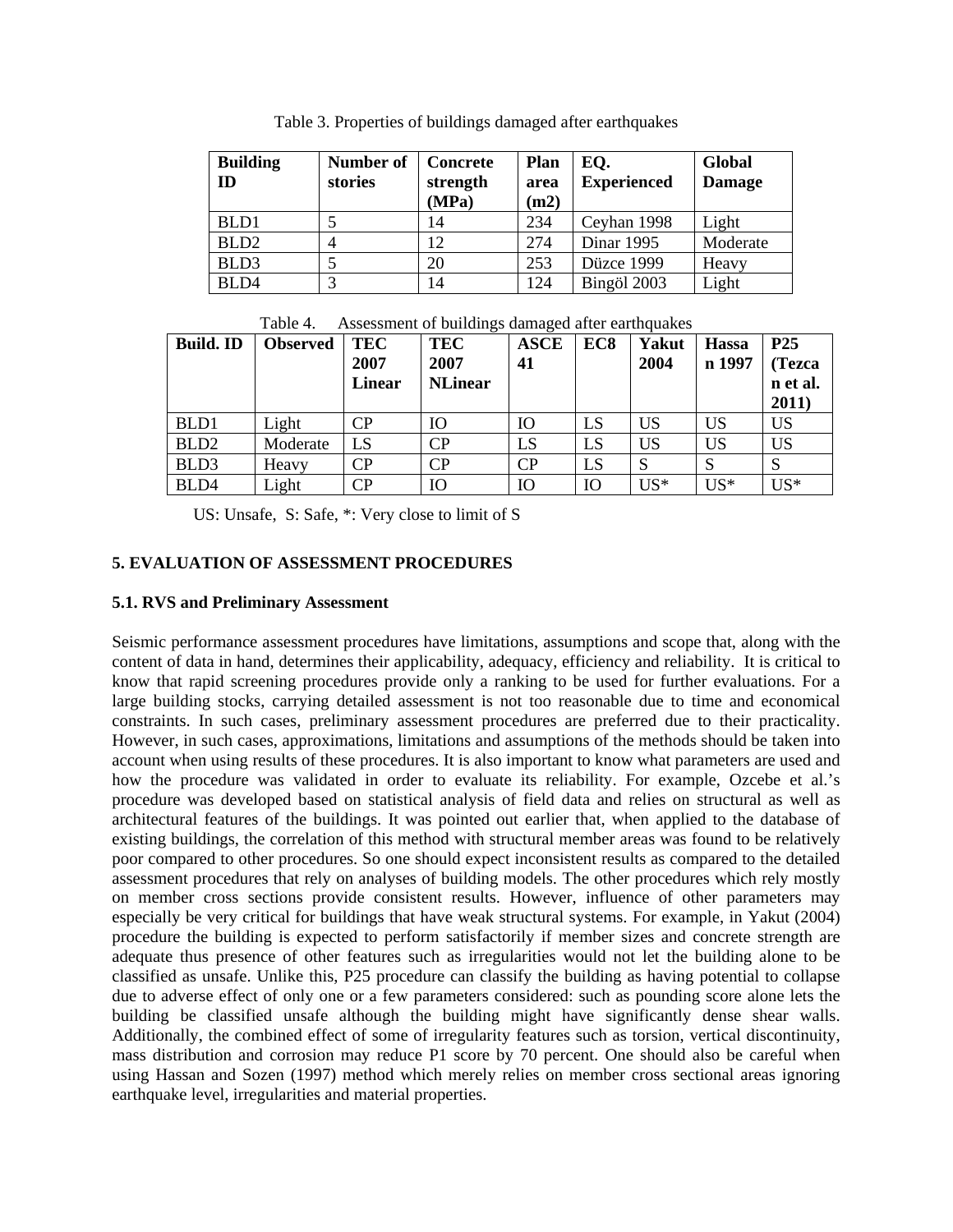In development of most of these procedures, verification and/or calibration using a database is performed to show the validity of the method. However, it is worth emphasizing that these databases generally do not contain data for heavily damaged or collapsed buildings as they rely on existing drawings which do not necessarily reflect as built properties.

Even detailed assessment procedures such as TEC2007 Linear may not adequately predict observed behavior in some cases. Although, it is expected that the detailed procedures based on linear analysis are more conservative then nonlinear ones the degree of conservatism needs to be reasonable. The cases discussed here revealed that preliminary assessment procedures are generally in agreement with the TEC 2007 elastic procedure.

## **5.2. Detailed Assessment Procedures**

The progress of seismic assessment codes is obviously led by ASCE41 series over the past years (ASCE41-06, ASCE41-13, ASCE41-17). Eurocode 8 which employs chord rotation as the deformation parameter has not been revised since 2005. The first Turkish assessment code (TEC2007) has been significantly changed in 2019 (TBEC 2019) employing new deformation limits and parameters. Examination of these common codes reveals that the recent advances generally focus on deformation limits rather than other parts of the assessment including data collection and analysis methods. ASCE 41- 06 that was similar to FEMA 356, has gone through changes of column classifications in ASCE 41-13 in which some of the plastic rotation limits were changed for beams. A significant change in column deformation limits was introduced in ASCE41-17 moving from tabularized values since FEMA 273 to equations. The changes in deformation limits of columns in these codes are summarized in Figure 6 that shows the comparison of rotation limits for various column cross sections. It is clearly seen that The limits in Turkish code have decreased for Collapse prevention whereas there is significant increase in ASCE41. It clearly seen that the codes have different limits; EC8 has the most conservative limits for Immediate Occupancy. TBEC 2019 limits are the most conservative for Collapse Prevention.

Several alternatives for linear and nonlinear procedures are given in these codes using detailed data collected and sophisticated models. On the other hand, PIHRB (2013, 2019) provide practical, fast and reliable assessment using a linear dynamic procedure for low rise RC buildings.



Figure 6. Comparison of Column Deformation Limits

## **6. CONCLUSIONS**

The most common approximate and detailed assessment procedures proposed for RC buildings in Turkey were discussed here. Some of the RVS and preliminary assessment procedures were applied to some databases to evaluate their efficiency and reliability. It has been shown that all preliminary assessment procedures have inherent limitations and assumptions that strongly affect the results. The expected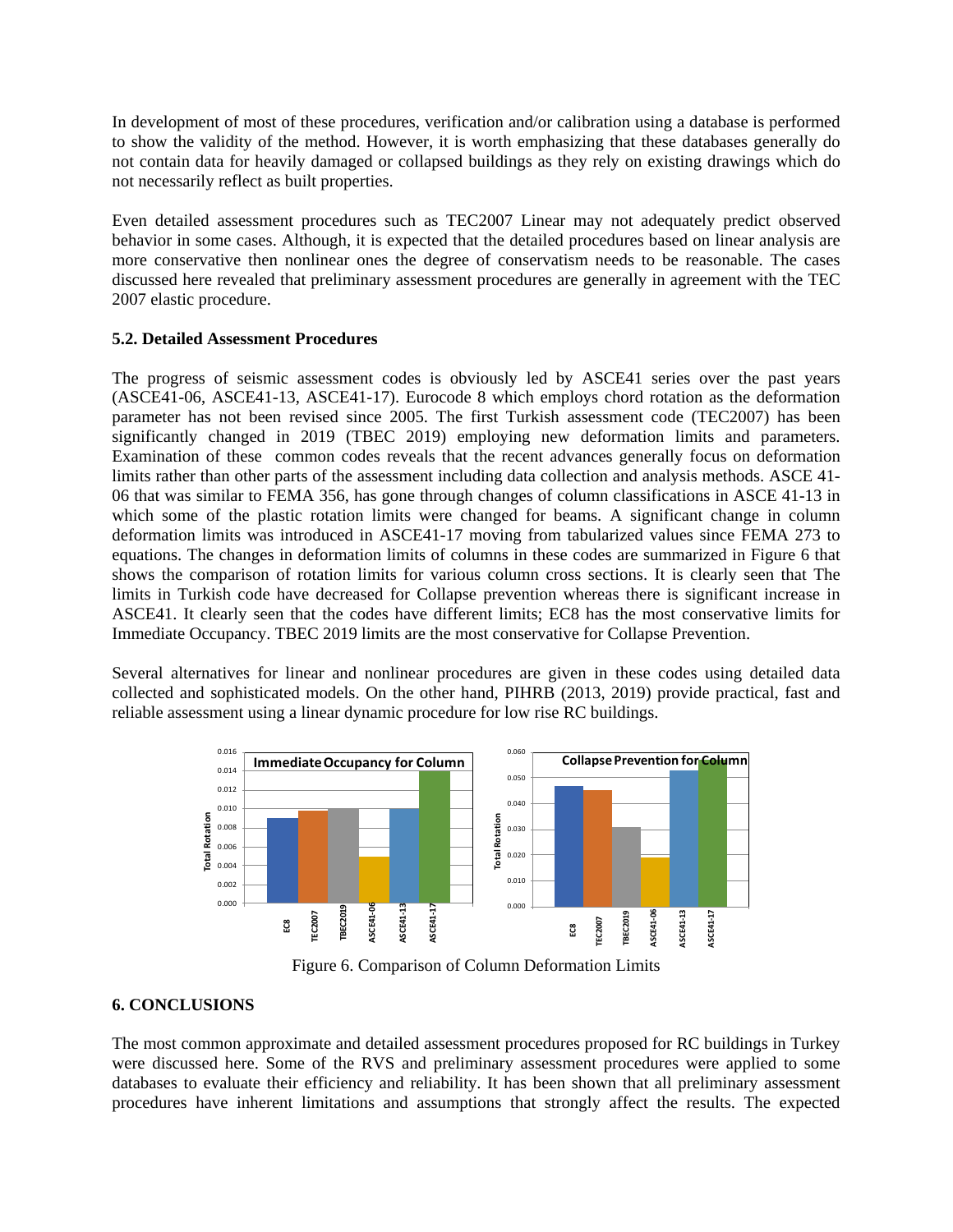accuracy depends greatly on the quality of data, features of the buildings studied and applicability of the procedure. As expected, the comparisons revealed that preliminary assessment procedures relying mostly on structural features give consistent results with detailed assessment procedures. The users should be very careful about the limitations and assumptions in these procedures. The change in deformation limits of the members in ASCE41 indicates that these procedures were very conservative, despite this, the limits in Turkish code were decreased. In Turkey, PIHRB 2019 and TBEC2019 give procedures for seismic performance assessment of RC buildings, however, it should be noted that the objective between these codes is quite different.

#### **REFERENCES**

ASCE/SEI 41 (2006). Seismic rehabilitation of existing buildings. American Society of Civil Engineers, Reston, Virginia. USA.

ASCE/SEI 41-13 (2014). Seismic assessment and rehabilitation of existing buildings. American Society of Civil Engineers, Reston, Virginia.

ASCE/SEI 41-17 (2017). Seismic assessment and rehabilitation of existing buildings. American Society of Civil Engineers, Reston, Virginia.

ATC 31-03 (2003). Seismic Evaluation of Existing Buildings, American Society of Civil Engineers, Reston, VA.

Binici, B., A. Yakut, G. Ozcebe, A. Erenler (2013). Provisions for the Seismic Risk Evaluation of Existing RC Buildings in Turkey under Urban Renewal Law, Earthquake Spectra, 31(3), December.

Erduran E, Yakut A ( 2007). Vulnerability Assessment of Reinforced Concrete Moment Resisting Frame Buildings. *Journal of Structural Engineering ASCE*; 133 (4): 576-586.

Eurocode 8 (2005). Design of Structures for Earthquake Resistance-Part 3: Assessment and Retrofitting of Buildings . BS EN 1998-3. Comité Européen de Normalisation, Brussels, Belgium; 2005.

FEMA 154/ ATC-21 (1988). *Rapid Visual Screening of Buildings for Potential Seismic Hazards: A Handbook.* Federal Emergency Management Agency, Washington, D.C..

FEMA 273 (1997): NEHRP Guidelines for the Seismic Rehabilitation of Buildings. Federal Emergency Management Agency (FEMA). Washington, D.C.

FEMA 310 (1998). "Handbook for the Seismic Evaluation of Buildings - A Prestandard", Federal Emergency Management Agency, Washington, DC.

FEMA 356 (2000). NEHRP Guidelines for the seismic rehabilitation of buildings. Federal Emergency Management Agency (FEMA), Washington DC.

Gülay FG, Bal İE, Gökçe T (2008). Correlation Between Detailed and Preliminary Assessment Techniques in the Light of Real Damage States. *Journal of Earthquake Engineering*; 12(S2):129–139.

Gunes B, Yakut A, Gunes O (2006). Approximate Seismic Evaluation Methods for Large Building Inventories with High Variability in Their Seismic Resistance. *8th National Conference on Earthquake Engineering (8NCEE)*; Paper No. 1606. EERI. San Francisco.

Hassan AF, Sozen, MA (1997). Seismic Vulnerability Assessment of Low-Rise Buildings in Regions with Infrequent Earthquakes. *ACI Structural Journal*; 94(1): 31-39.

Kalem İ (2010). *Capacity Related Properties and Assessment of School Buildings in Turkey*. MS Thesis. Orta Doğu Teknik Üniversitesi, METU. Ankara, Turkey.